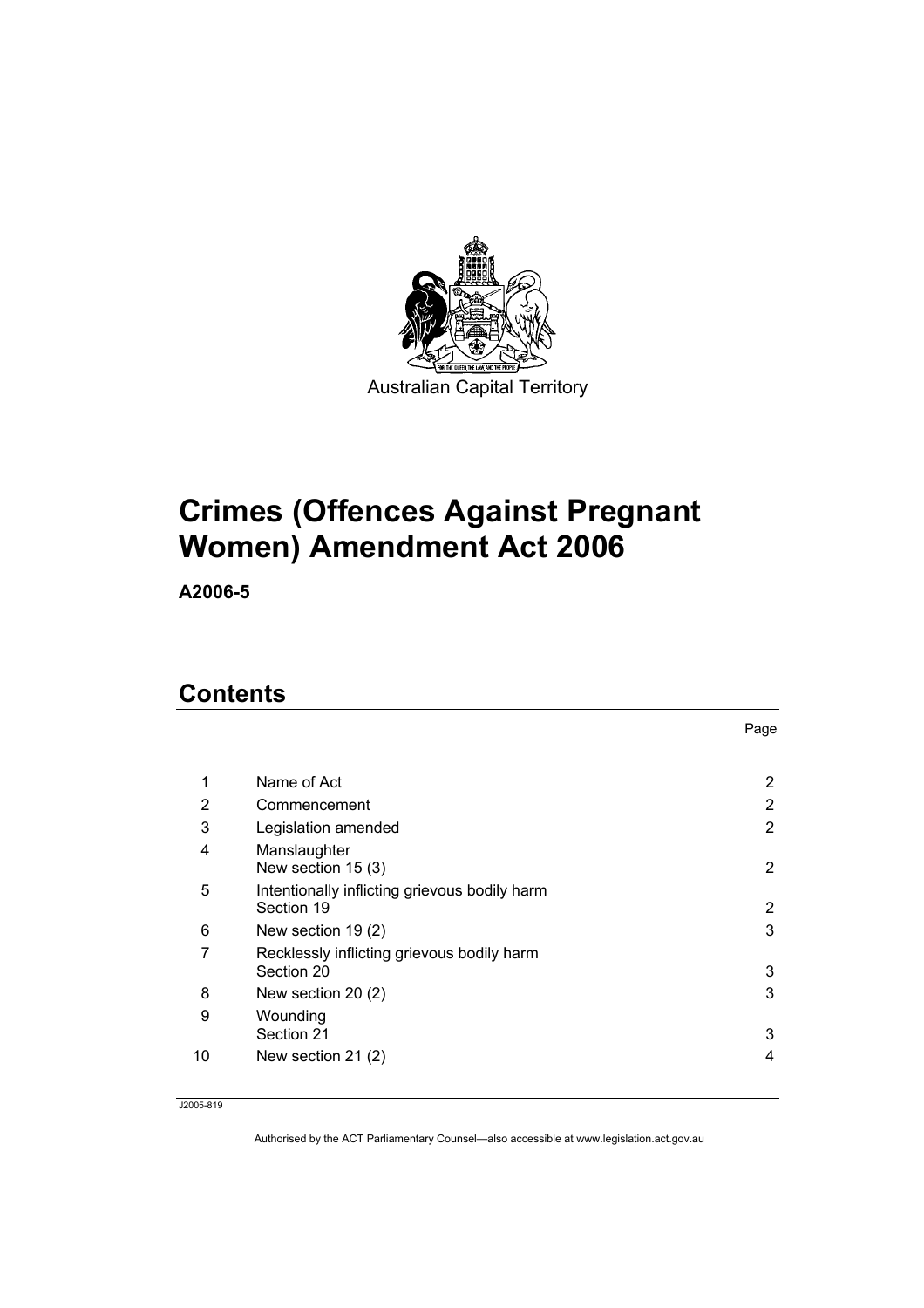#### **Contents**

|    |                                                                  | Page            |
|----|------------------------------------------------------------------|-----------------|
| 11 | Inflicting actual bodily harm<br>Section 23                      | 4               |
| 12 | New section 23 (2)                                               | 4               |
| 13 | Assault occasioning actual bodily harm<br>Section 24             | 4               |
| 14 | New section 24 (2)                                               | 5               |
| 15 | Culpable driving of motor vehicle<br>New section 29 (2A)         | 5               |
| 16 | New section 29 (3A)                                              | 5               |
| 17 | Section 29                                                       | 5               |
| 18 | New sections 48A and 48B                                         | 6               |
| 19 | Section 49 heading                                               | 11              |
| 20 | Matters to which court to have regard<br>New section $342(1)(w)$ | 11              |
| 21 | Dictionary, new definition of actual bodily harm                 | 11              |
| 22 | Dictionary, definition of <i>grievous bodily harm</i>            | 12 <sup>2</sup> |
| 23 | Dictionary, definition of serious harm                           | 12              |

contents 2 Crimes (Offences Against Pregnant Women) Amendment Act 2006

A2006-5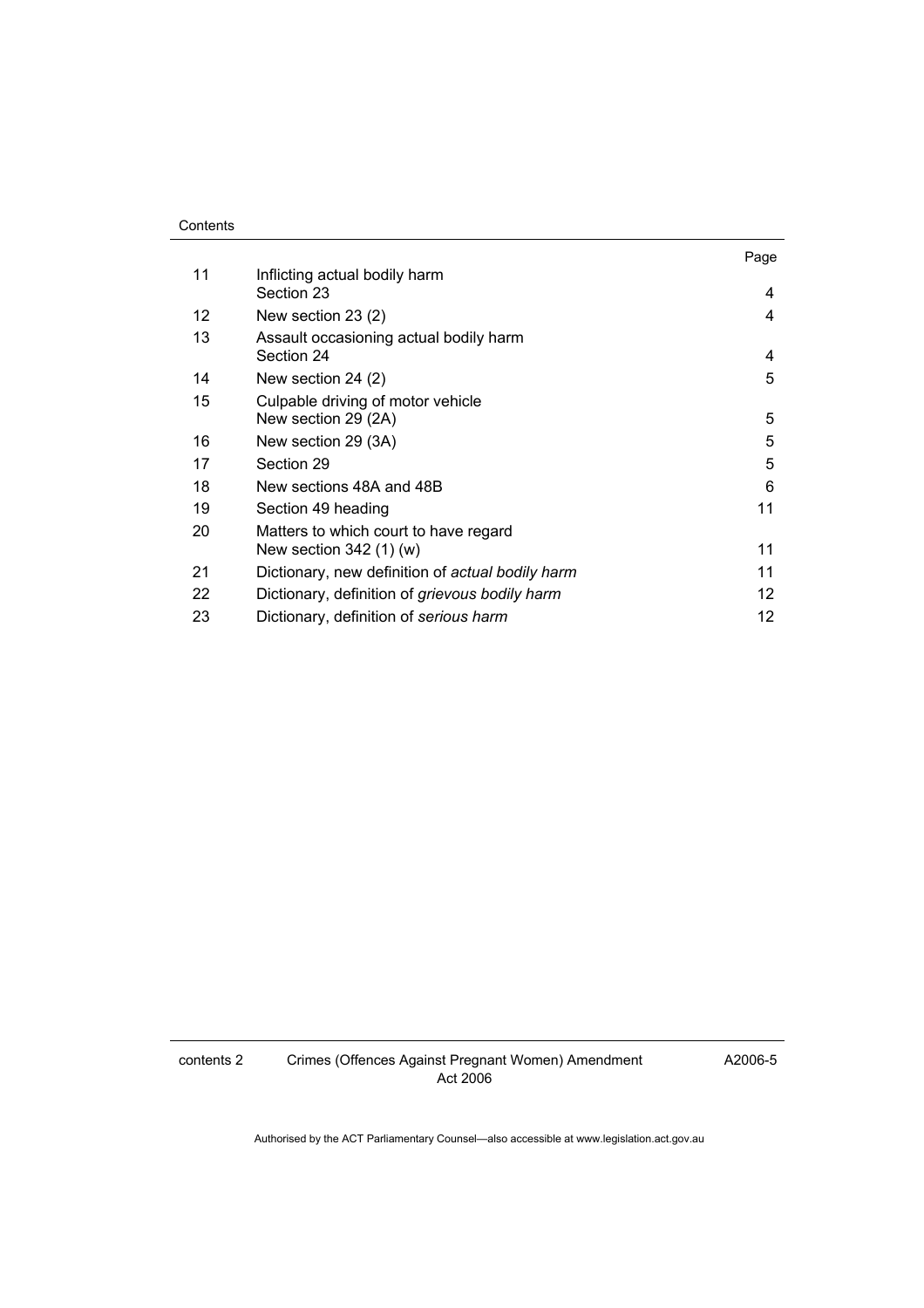

# **Crimes (Offences Against Pregnant Women) Amendment Act 2006**

**A2006-5** 

An Act to amend the *Crimes Act 1900*

The Legislative Assembly for the Australian Capital Territory enacts as follows:

J2005-819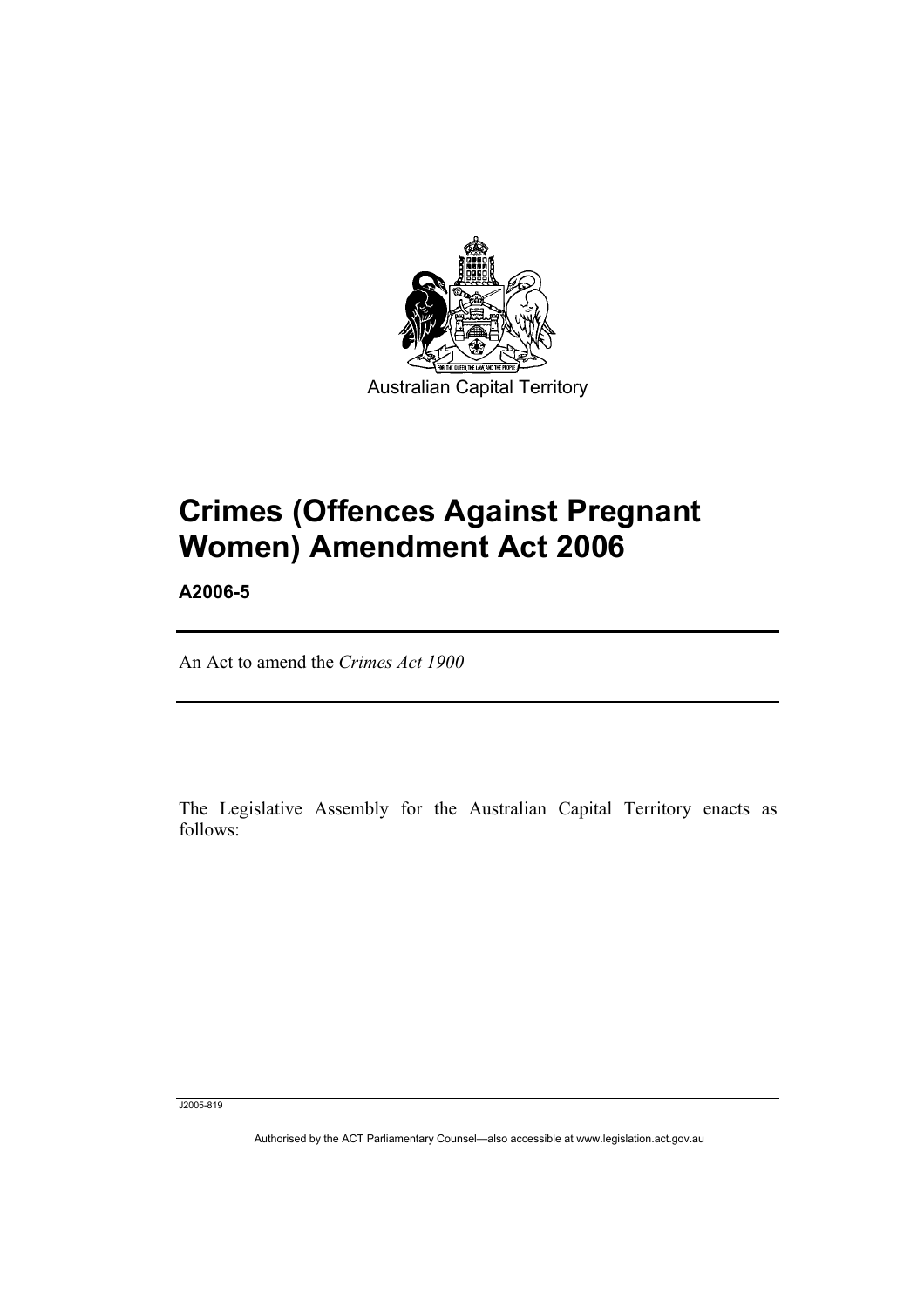| $\overline{1}$          |     | <b>Name of Act</b>                                                                                                                                           |
|-------------------------|-----|--------------------------------------------------------------------------------------------------------------------------------------------------------------|
|                         |     | This Act is the Crimes (Offences Against Pregnant Women)<br>Amendment Act 2006.                                                                              |
| $\overline{2}$          |     | <b>Commencement</b>                                                                                                                                          |
|                         |     | This Act commences on the day after its notification day.                                                                                                    |
|                         |     | Note<br>The naming and commencement provisions automatically commence on<br>the notification day (see Legislation Act, $s$ 75 (1)).                          |
| $\overline{3}$          |     | <b>Legislation amended</b>                                                                                                                                   |
|                         |     | This Act amends the Crimes Act 1900.                                                                                                                         |
| $\overline{\mathbf{4}}$ |     | <b>Manslaughter</b><br>New section 15 (3)                                                                                                                    |
|                         |     | insert                                                                                                                                                       |
|                         | (3) | However, for an aggravated offence against this section, the<br>maximum penalty is imprisonment for 26 years.                                                |
|                         |     | Section 48A (Aggravated offences—offences against pregnant women)<br><b>Note</b><br>makes provision in relation to aggravated offences against this section. |
| 5                       |     | Intentionally inflicting grievous bodily harm<br><b>Section 19</b>                                                                                           |
|                         |     | omit                                                                                                                                                         |
|                         |     | A person                                                                                                                                                     |
|                         |     | substitute                                                                                                                                                   |
|                         | (1) | A person                                                                                                                                                     |
|                         |     |                                                                                                                                                              |

A2006-5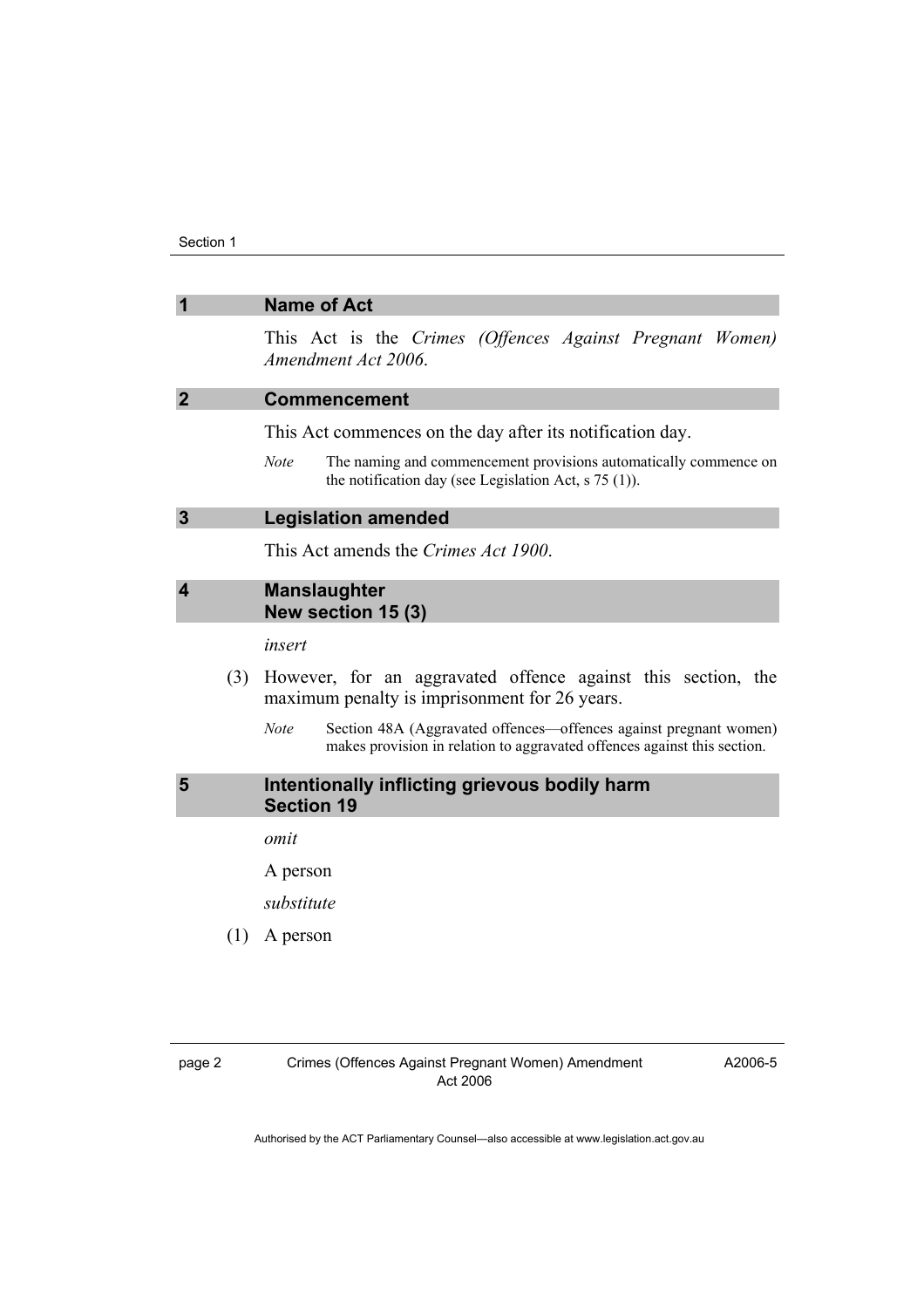| 6 | New section 19 (2)                                               |  |  |  |  |  |
|---|------------------------------------------------------------------|--|--|--|--|--|
|   | insert                                                           |  |  |  |  |  |
|   | (2) However, for an aggravated offence against this section, the |  |  |  |  |  |
|   | maximum penalty is imprisonment for 20 years.                    |  |  |  |  |  |

*Note* Section 48A (Aggravated offences—offences against pregnant women) makes provision in relation to aggravated offences against this section.

#### **7 Recklessly inflicting grievous bodily harm Section 20**

*omit* 

A person

*substitute* 

(1) A person

#### **8 New section 20 (2)**

*insert* 

- (2) However, for an aggravated offence against this section, the maximum penalty is imprisonment for 13 years.
	- *Note* Section 48A (Aggravated offences—offences against pregnant women) makes provision in relation to aggravated offences against this section.

#### **9 Wounding Section 21**

*omit* 

A person

*substitute* 

(1) A person

A2006-5

Crimes (Offences Against Pregnant Women) Amendment Act 2006

page 3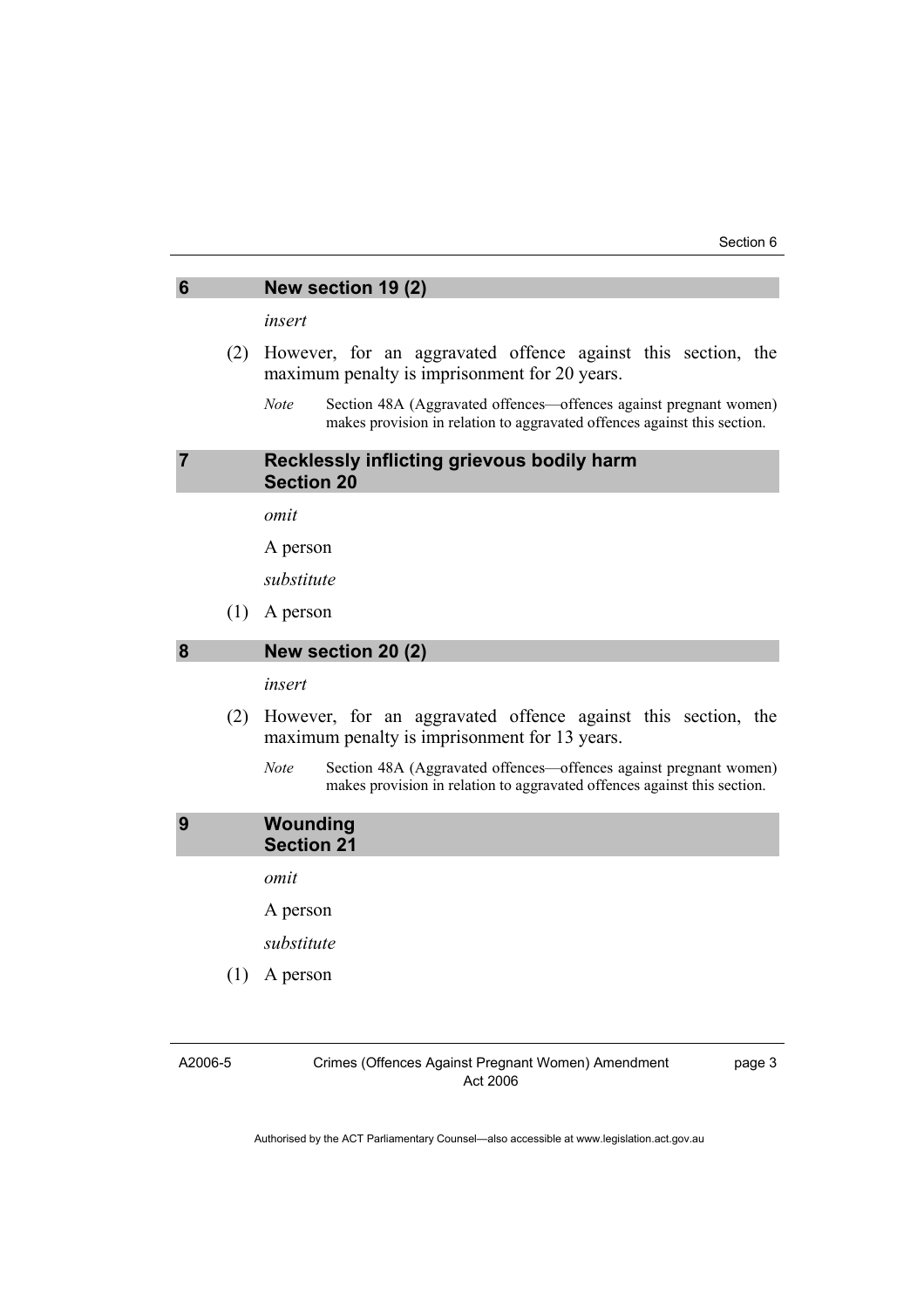#### **10 New section 21 (2)**

*insert* 

- (2) However, for an aggravated offence against this section, the maximum penalty is imprisonment for 7 years.
	- *Note* Section 48A (Aggravated offences—offences against pregnant women) makes provision in relation to aggravated offences against this section.

#### **11 Inflicting actual bodily harm Section 23**

*omit* 

A person

*substitute* 

(1) A person

#### **12 New section 23 (2)**

*insert* 

- (2) However, for an aggravated offence against this section, the maximum penalty is imprisonment for 7 years.
	- *Note* Section 48A (Aggravated offences—offences against pregnant women) makes provision in relation to aggravated offences against this section.

#### **13 Assault occasioning actual bodily harm Section 24**

*omit* 

A person

*substitute* 

(1) A person

page 4 Crimes (Offences Against Pregnant Women) Amendment Act 2006

A2006-5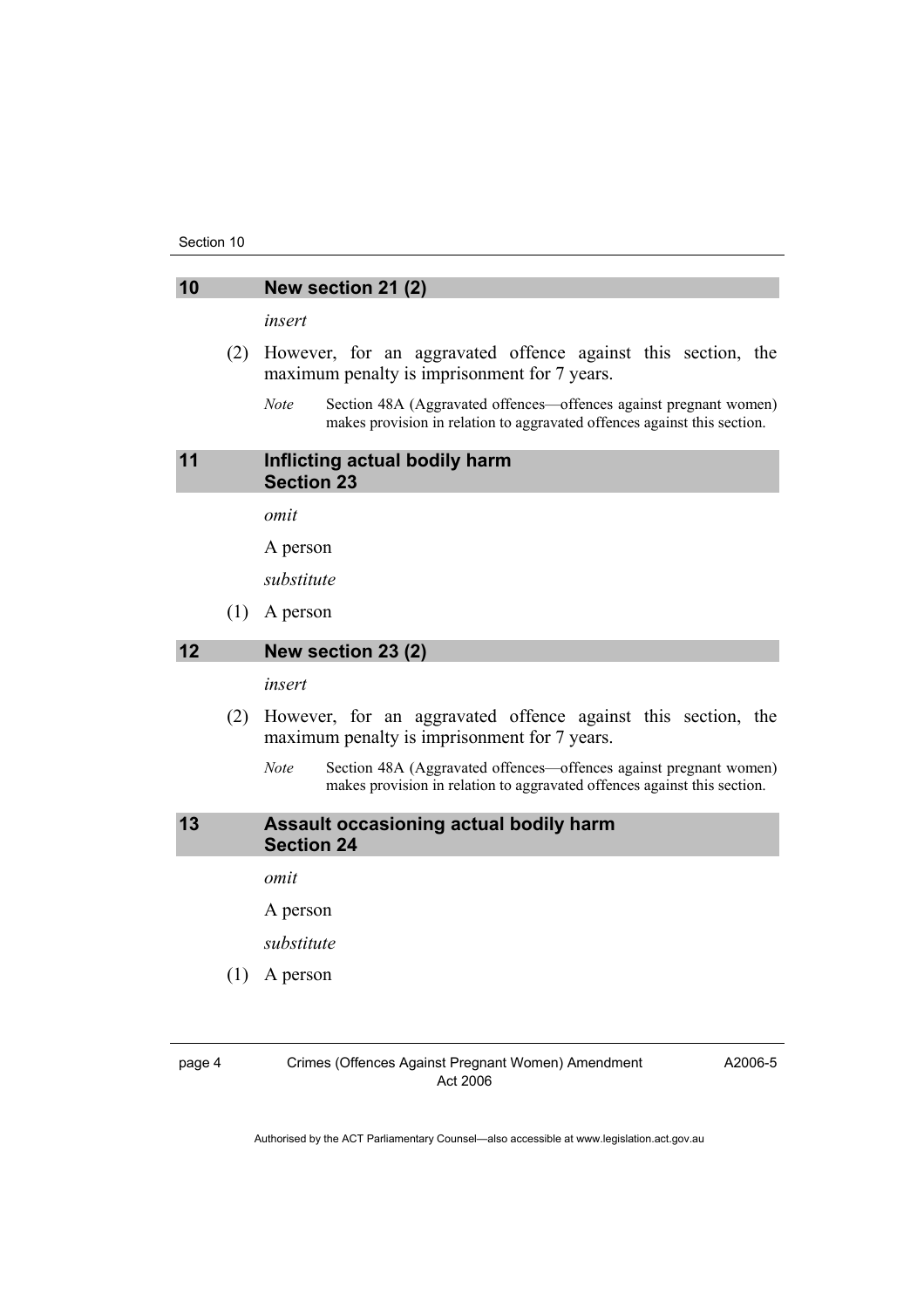### **14 New section 24 (2)**

*insert* 

- (2) However, for an aggravated offence against this section, the maximum penalty is imprisonment for 7 years.
	- *Note* Section 48A (Aggravated offences—offences against pregnant women) makes provision in relation to aggravated offences against this section.

#### **15 Culpable driving of motor vehicle New section 29 (2A)**

*insert* 

- (2A) However, for an aggravated offence against subsection (2), the maximum penalty is imprisonment for 9 years.
	- *Note* Section 48A (Aggravated offences—offences against pregnant women) makes provision in relation to aggravated offences against this section.

#### **16 New section 29 (3A)**

*insert* 

 (3A) However, for an aggravated offence against subsection (3), the maximum penalty is imprisonment for 5 years.

#### **17 Section 29**

*renumber subsections when Act next republished under Legislation Act* 

A2006-5

Crimes (Offences Against Pregnant Women) Amendment Act 2006

page 5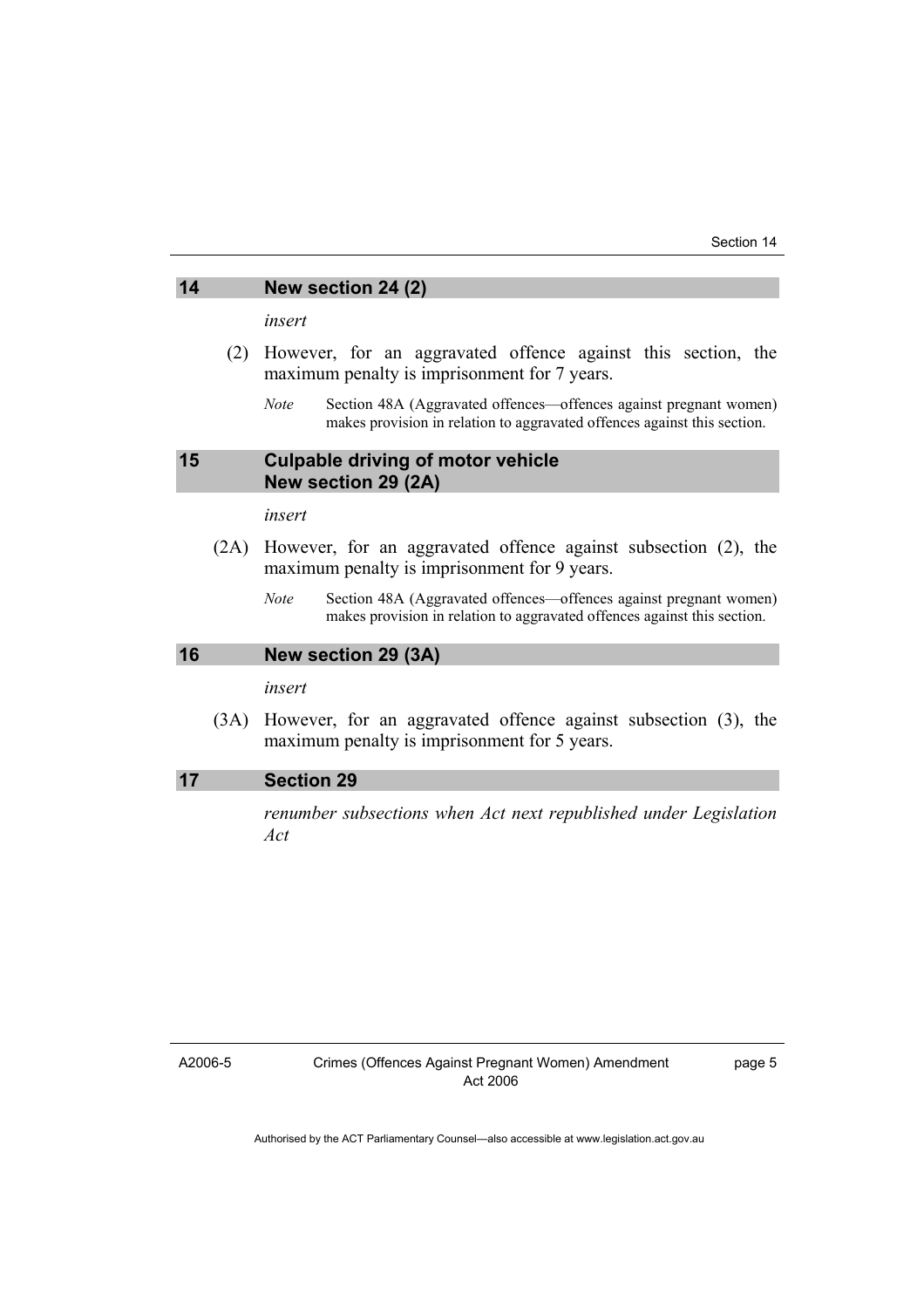#### **18 New sections 48A and 48B**

*insert* 

#### **48A Aggravated offences—offences against pregnant women**

- (1) This section applies to an offence against any of the following provisions:
	- (a) section 15 (Manslaughter);
	- (b) section 19 (Intentionally inflicting grievous bodily harm);
	- (c) section 20 (Recklessly inflicting grievous bodily harm);
	- (d) section 21 (Wounding);
	- (e) section 23 (Inflicting actual bodily harm);
	- (f) section 24 (Assault occasioning actual bodily harm);
	- (g) section 29 (2) or (3) (Culpable driving of motor vehicle).
- (2) The offence is an *aggravated offence* if—
	- (a) the offence was committed against a pregnant woman; and
	- (b) the commission of the offence caused—
		- (i) the loss of, or serious harm to, the pregnancy; or
		- (ii) the death of, or serious harm to, a child born alive as a result of the pregnancy.
- (3) However, the offence is not an *aggravated offence* if the defendant proves, on the balance of probabilities, that the defendant did not know, and could not reasonably have known, that the woman was pregnant.
- (4) If the prosecution intends to prove that the offence is an aggravated offence, the relevant factors of aggravation must be stated in the charge.

A2006-5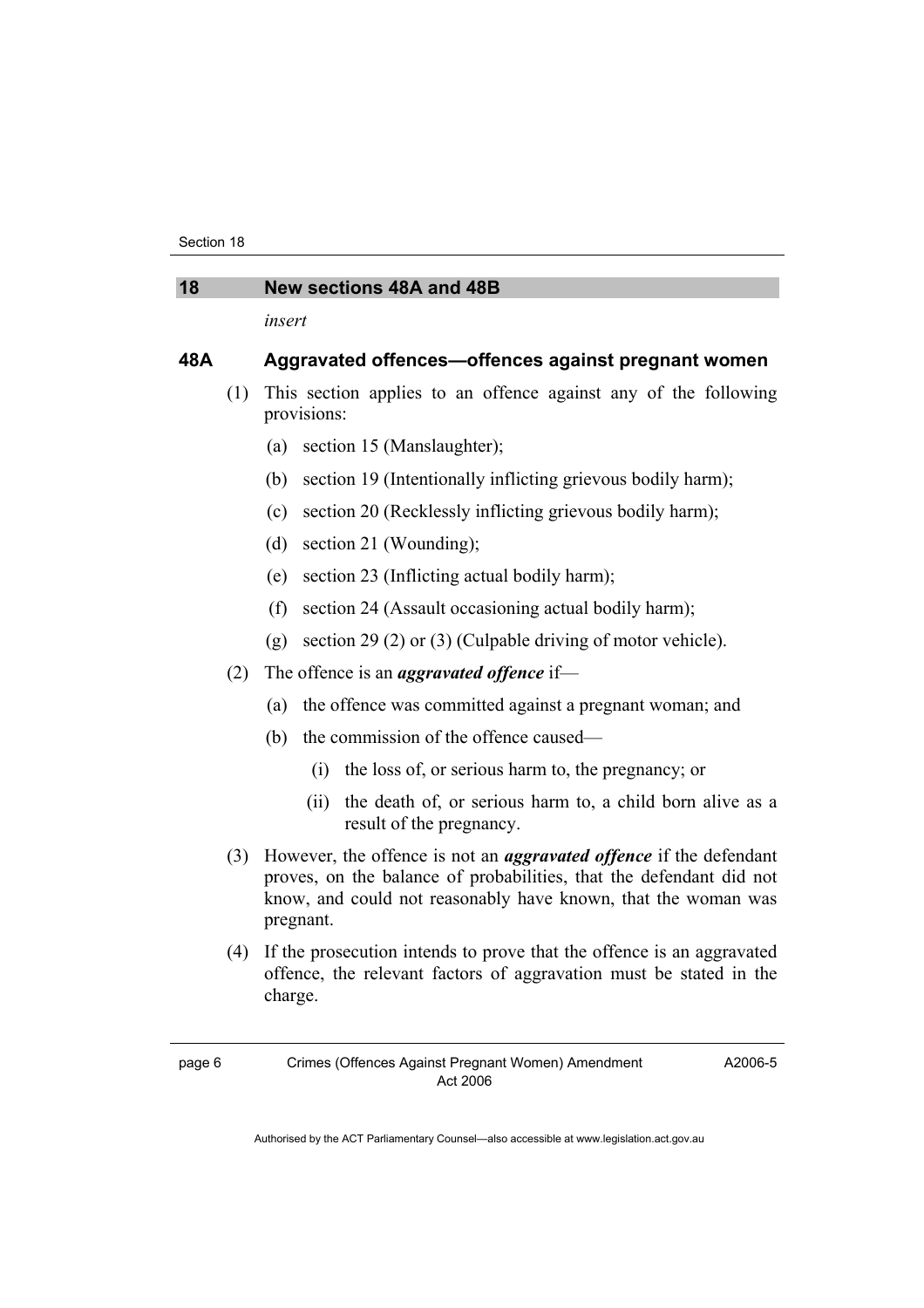- (5) To remove any doubt—
	- (a) it is not necessary for the prosecution to prove that the defendant had a fault element in relation to any factor of aggravation; and
	- (b) the Criminal Code, chapter 2 (other than the applied provisions) does not apply to an offence to which this section applies, whether or not it is an aggravated offence.
- (6) In this section:

*applied provisions*—see the Criminal Code, section 10 (1).

*cause* loss, serious harm or death—a person's conduct causes loss, serious harm or death if it substantially contributes to the loss, serious harm or death.

*factor of aggravation* means a matter mentioned in subsection  $(2)$   $(a)$  or  $(b)$ .

*harm* to a child—see the Criminal Code, dictionary, definition of *harm*.

*harm* to a pregnancy includes maternal haemorrhage, rupture of the uterus or membranes, placental abruption, pre-term uterine contractions, fetal haemorrhage and trauma to the fetus.

*loss* of a pregnancy means a miscarriage or stillbirth.

*serious harm* to a child—see the Criminal Code, dictionary, definition of *serious harm*.

*serious harm* to a pregnancy means any harm (including the cumulative effect of more than 1 harm) that—

- (a) is likely to cause loss of the pregnancy; or
- (b) endangers, or is likely to endanger, the natural course of the pregnancy.

A2006-5

page 7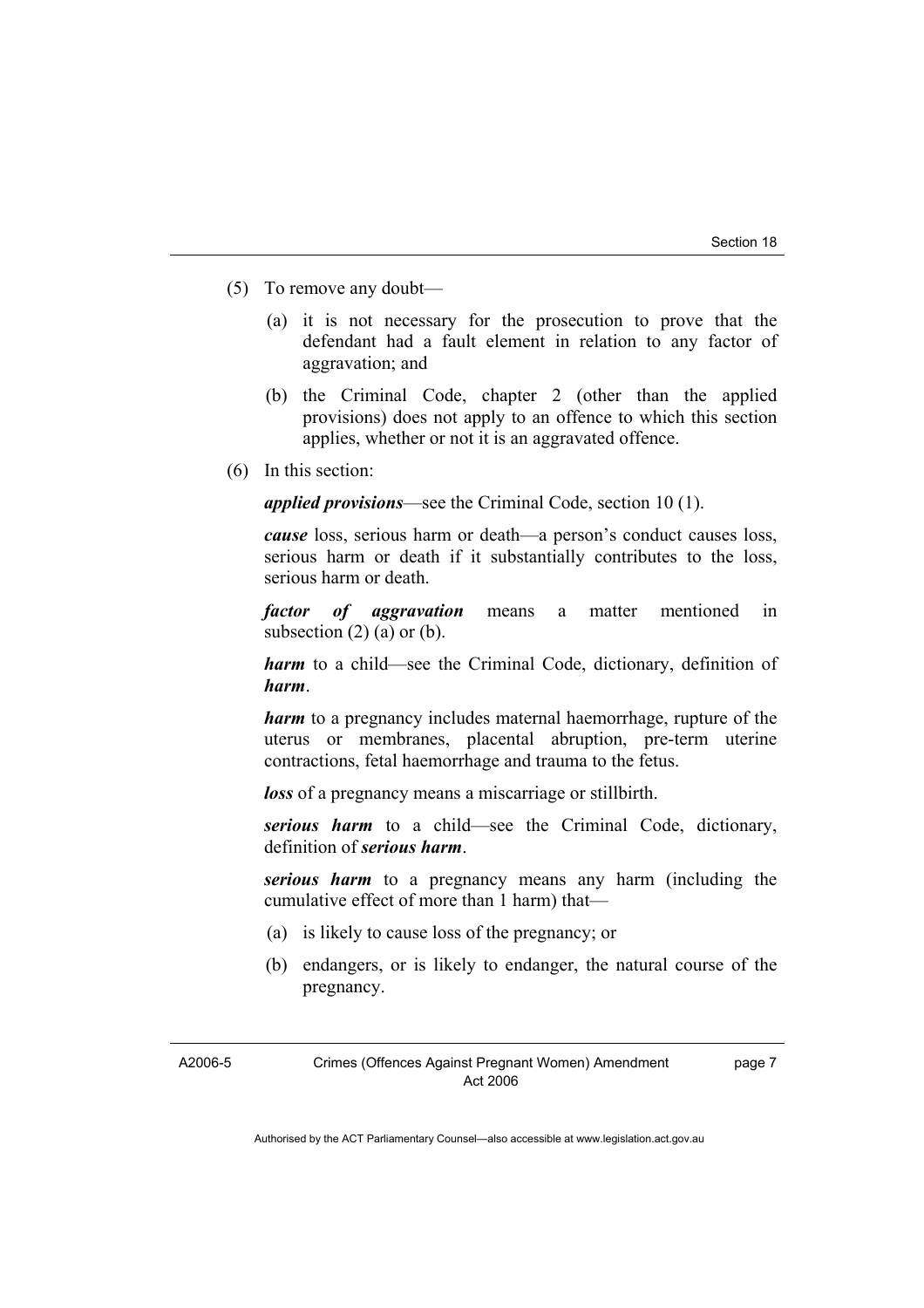#### **48B Alternative verdicts for aggravated offences—offences against pregnant women**

 (1) If, in a prosecution for an aggravated offence mentioned in column 2 of an item in table 48B, the trier of fact is not satisfied that the defendant committed the aggravated offence, but is satisfied beyond reasonable doubt that the defendant committed an offence mentioned in column 3 of the item (the *alternative offence*), the trier of fact may find the defendant guilty of the alternative offence but only if the defendant has been given procedural fairness in relation to that finding of guilt.

#### **Table 48B**

| column 1 | column <sub>2</sub>                   | column 3             |                                                                                            |
|----------|---------------------------------------|----------------------|--------------------------------------------------------------------------------------------|
| item     | aggravated offence                    | alternative offences |                                                                                            |
|          | section 15                            | 1.1                  | section 15, simple offence                                                                 |
|          | (Manslaughter),<br>aggravated offence | 1.2                  | section 17 (1) (Suicide—aiding etc)                                                        |
|          |                                       | 1.3                  | section $17(2)$                                                                            |
|          |                                       | 1.4                  | section 20 (Recklessly inflicting)<br>grievous bodily harm), aggravated<br>offence         |
|          |                                       | 1.5                  | section 20, simple offence                                                                 |
|          |                                       | 1.6                  | section 25 (Causing grievous bodily<br>harm)                                               |
|          |                                       | 1.7                  | section 29 (2) (Culpable driving of<br>motor vehicle—causing death),<br>aggravated offence |
|          |                                       | 1.8                  | section 29 $(2)$ , simple offence                                                          |
|          |                                       | 1.9                  | section 42 (Child destruction)                                                             |
|          |                                       | 1.10                 | section 47 (Concealment of birth)                                                          |

page 8 Crimes (Offences Against Pregnant Women) Amendment Act 2006

A2006-5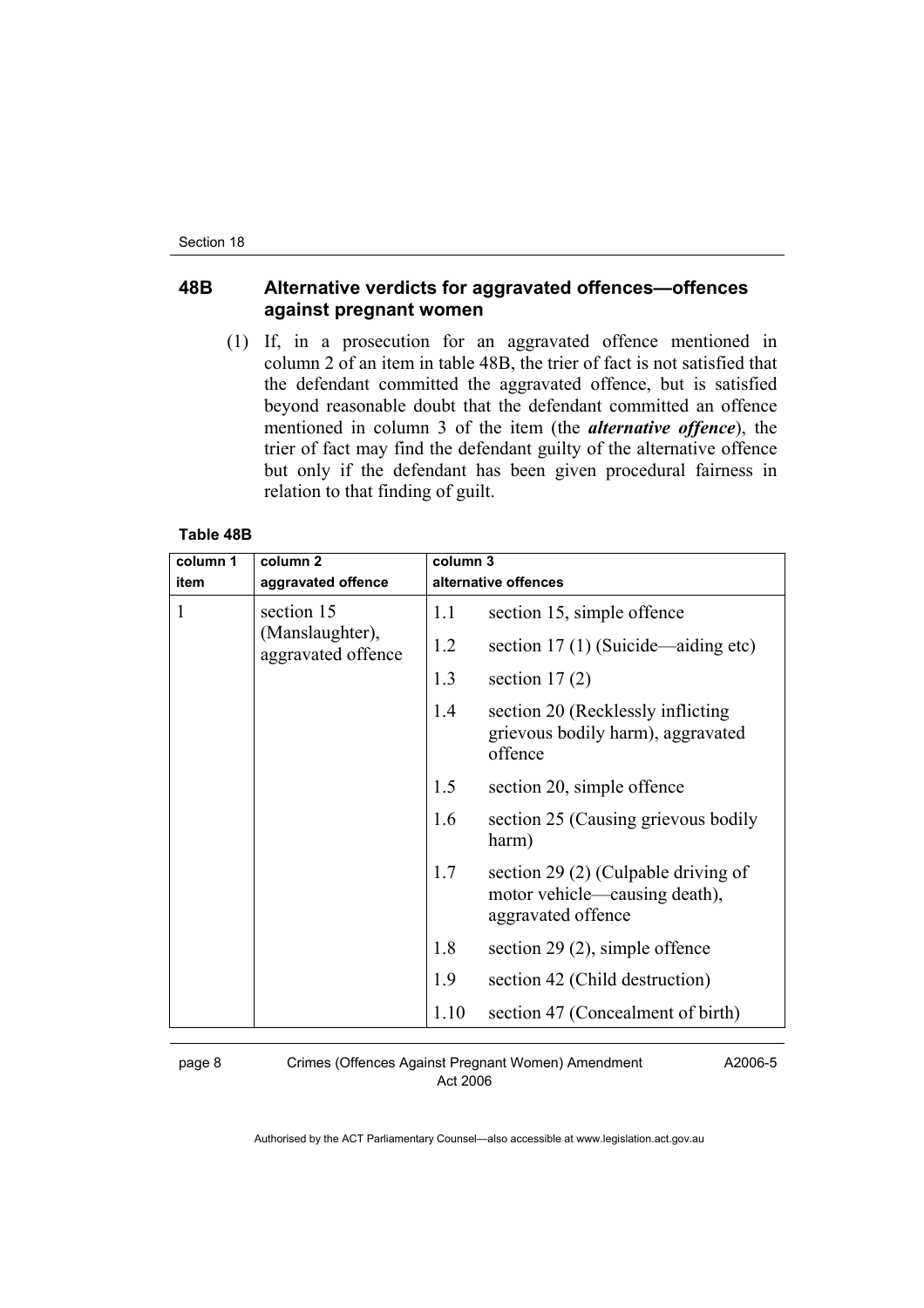#### Section 18

| column 1<br>item | column <sub>2</sub><br>aggravated offence                                                  | column 3<br>alternative offences |                                                                                                           |
|------------------|--------------------------------------------------------------------------------------------|----------------------------------|-----------------------------------------------------------------------------------------------------------|
| $\overline{2}$   |                                                                                            |                                  |                                                                                                           |
|                  | section 19<br>(Intentionally<br>inflicting grievous<br>bodily harm),<br>aggravated offence | 2.1                              | section 19, simple offence                                                                                |
|                  |                                                                                            | 2.2                              | section 20 (Recklessly inflicting<br>grievous bodily harm), aggravated<br>offence                         |
|                  |                                                                                            | 2.3                              | section 20, simple offence                                                                                |
|                  |                                                                                            | 2.4                              | section 21 (Wounding), aggravated<br>offence                                                              |
|                  |                                                                                            | 2.5                              | section 21, simple offence                                                                                |
|                  |                                                                                            | 2.6                              | section 23 (Inflicting actual bodily<br>harm), aggravated offence                                         |
|                  |                                                                                            | 2.7                              | section 23, simple offence                                                                                |
|                  |                                                                                            | 2.8                              | section 43 (Childbirth—grievous<br>bodily harm)                                                           |
|                  |                                                                                            |                                  |                                                                                                           |
| 3                | section 20<br>(Recklessly inflicting<br>grievous bodily<br>harm), aggravated<br>offence    | 3.1                              | section 20, simple offence                                                                                |
|                  |                                                                                            | 3.2                              | section 23 (Inflicting actual bodily<br>harm), aggravated offence                                         |
|                  |                                                                                            | 3.3                              | section 23, simple offence                                                                                |
|                  |                                                                                            | 3.4                              | section 25 (Causing grievous bodily<br>harm)                                                              |
|                  |                                                                                            | 3.5                              | section 29 (3) (Culpable driving of<br>motor vehicle—causing grievous<br>bodily harm), aggravated offence |

A2006-5

Crimes (Offences Against Pregnant Women) Amendment Act 2006

page 9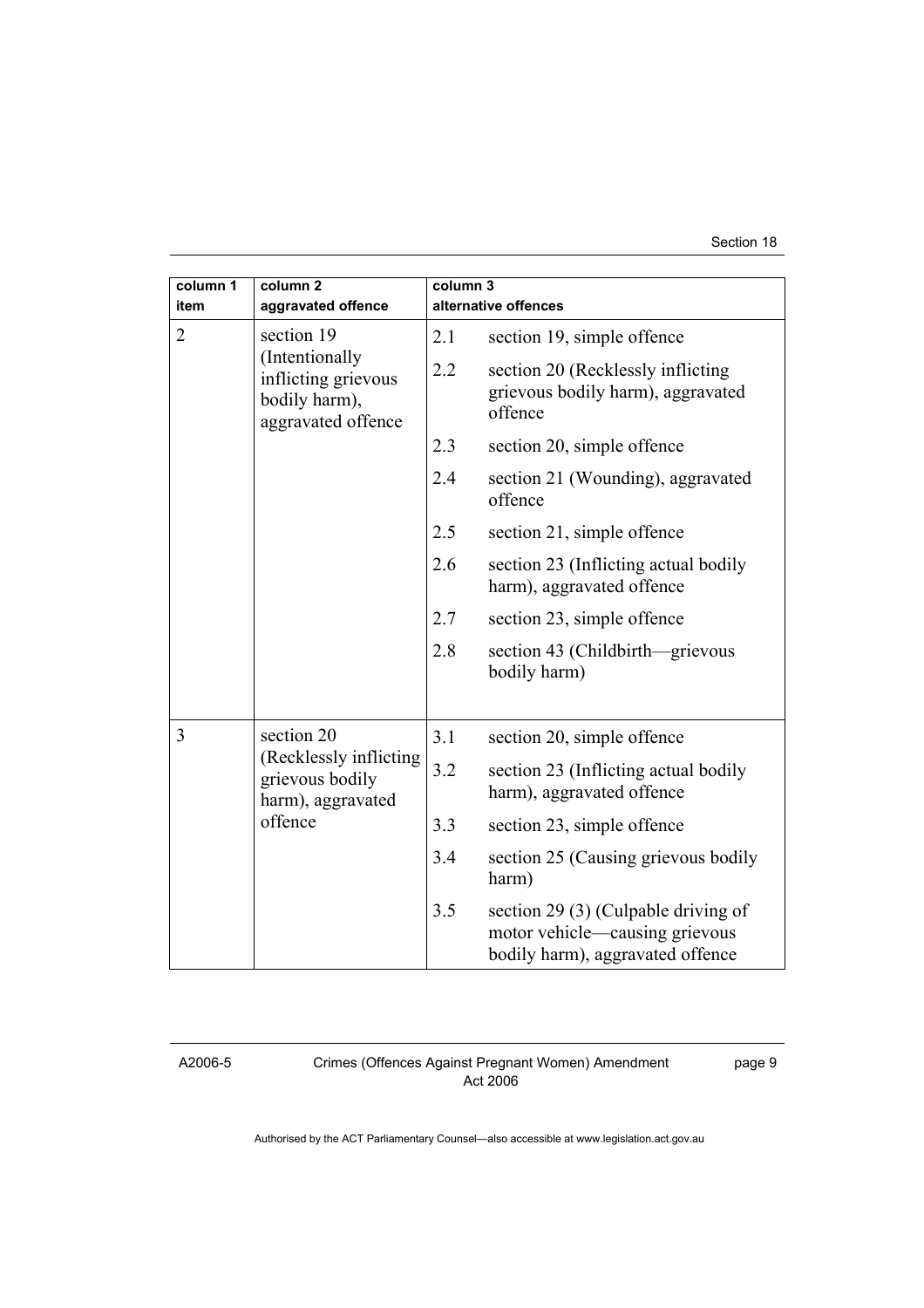#### Section 18

| column 1<br>item | column <sub>2</sub><br>aggravated offence       | column 3<br>alternative offences |                                                                            |
|------------------|-------------------------------------------------|----------------------------------|----------------------------------------------------------------------------|
|                  |                                                 | 3.6                              | section 29 $(3)$ , simple offence                                          |
|                  |                                                 | 3.7                              | section 43 (Childbirth—grievous<br>bodily harm)                            |
| 4                | section 21<br>(Wounding),<br>aggravated offence | 4.1                              | section 21, simple offence                                                 |
|                  |                                                 | 4.2                              | section 23 (Inflicting actual bodily<br>harm), aggravated offence          |
|                  |                                                 | 4.3                              | section 23, simple offence                                                 |
|                  |                                                 | 4.4                              | section 24 (Assault occasioning actual<br>bodily harm), aggravated offence |
|                  |                                                 | 4.5                              | section 24, simple offence                                                 |
|                  |                                                 | 4.6                              | section 26 (Common assault)                                                |
|                  |                                                 |                                  |                                                                            |

(2) In this section:

*aggravated offence*—see section 48A (2).

*simple offence*—a *simple offence*, in relation to a provision, means an offence against the provision that is not an aggravated offence against the provision.

page 10 Crimes (Offences Against Pregnant Women) Amendment Act 2006

A2006-5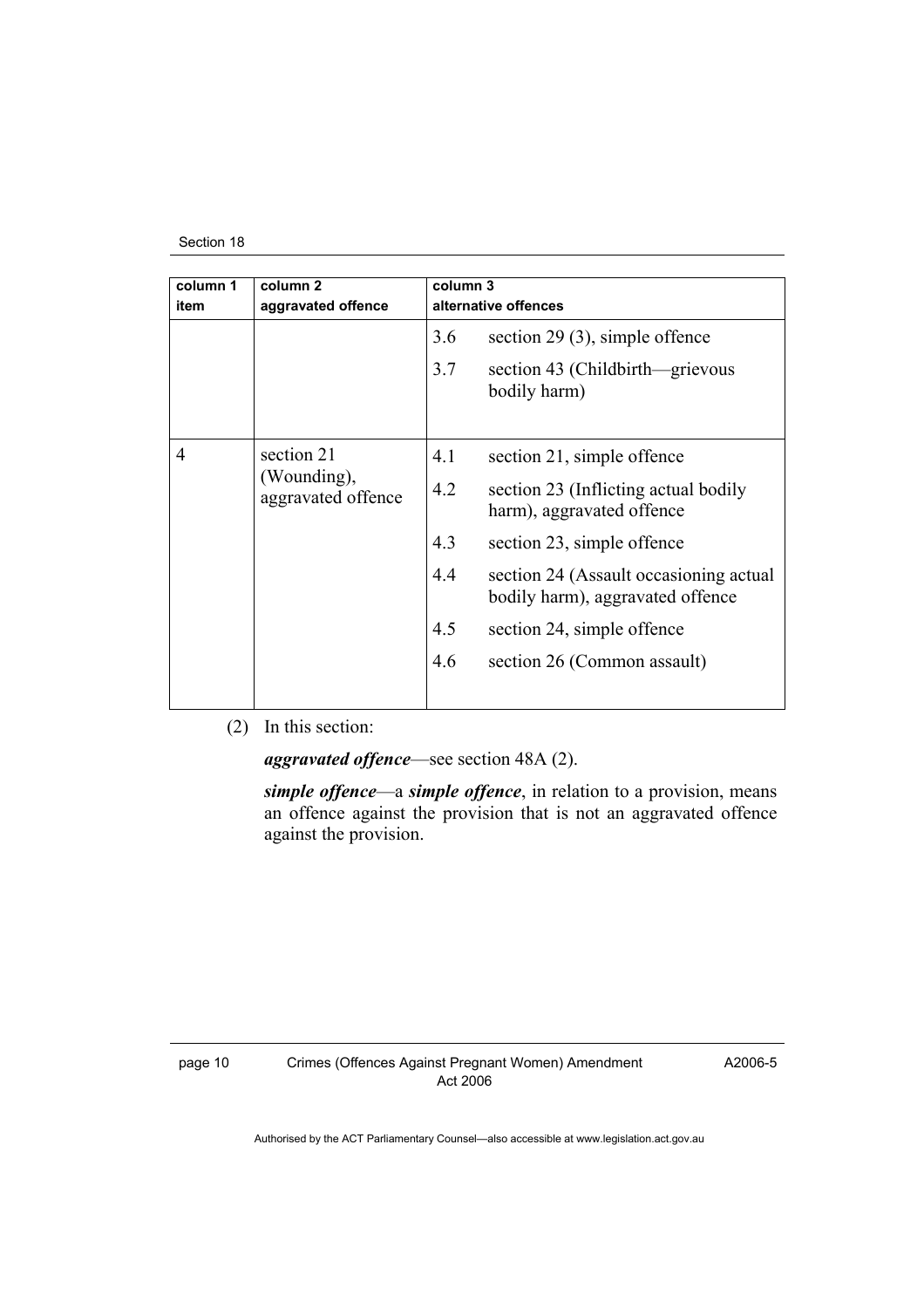| 19 | <b>Section 49 heading</b> |  |
|----|---------------------------|--|
|----|---------------------------|--|

*substitute* 

#### **49 Alternative verdicts for certain other offences against the person**

#### **20 Matters to which court to have regard New section 342 (1) (w)**

#### *insert*

- (w) if a victim of the offence was a pregnant woman—
	- (i) whether the person knew, or ought reasonably to have known, that the woman was pregnant; and
	- (ii) whether the person intended to cause, or was reckless about causing, loss of or harm to the pregnancy; and
	- (iii) the loss of or harm to the pregnancy; and
	- (iv) whether the person intended to cause, or was reckless about causing, the death of or harm to a child born alive as a result of the pregnancy; and
	- (v) the death of or harm to a child born alive as a result of the pregnancy.

#### **21 Dictionary, new definition of** *actual bodily harm*

*insert* 

*actual bodily harm* to a pregnant woman includes harm to the pregnancy other than in the course of a medical procedure (whether or not the woman suffers any other harm).

A2006-5

page 11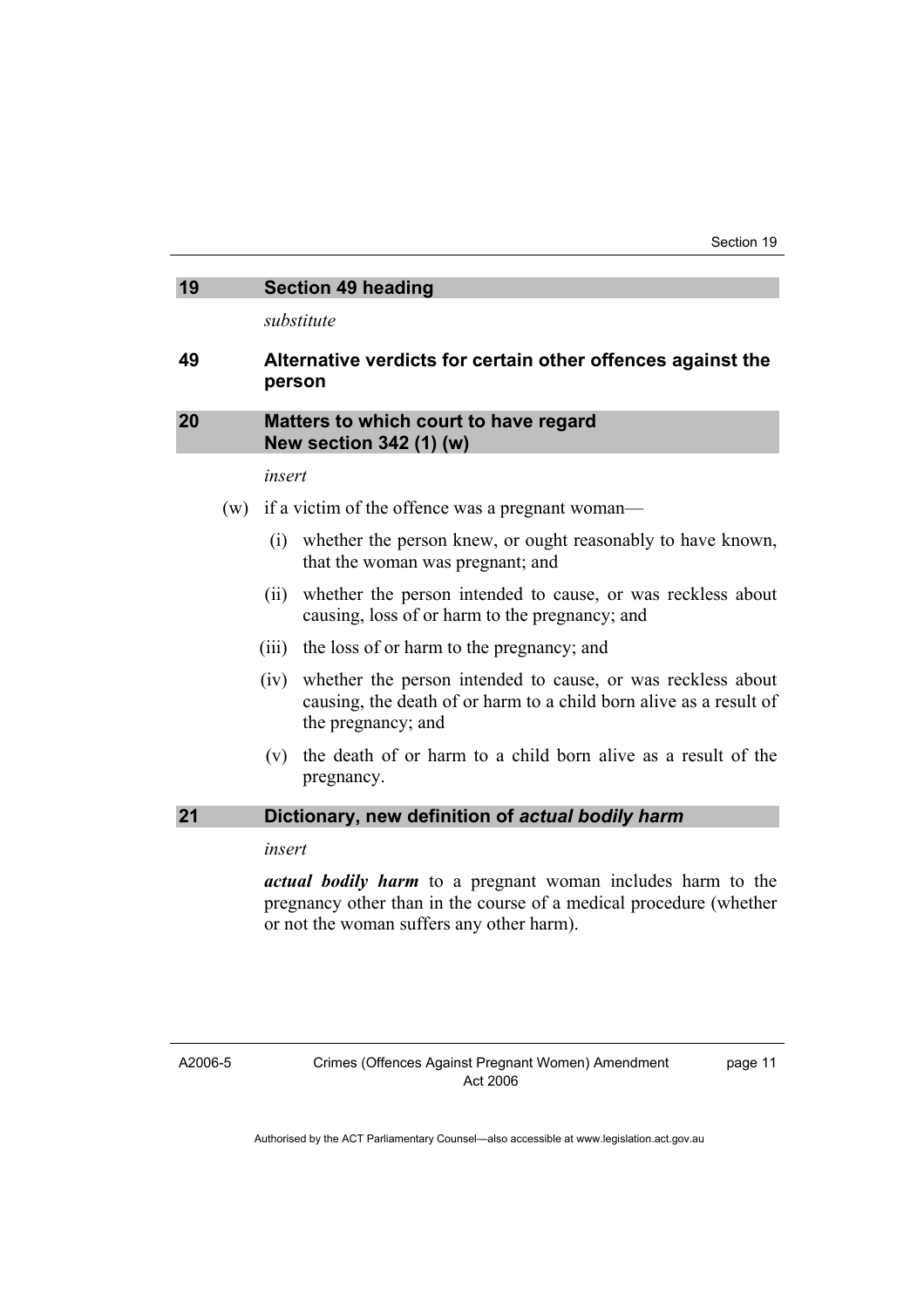### **22 Dictionary, definition of** *grievous bodily harm*

*substitute* 

*grievous bodily harm* to a person includes—

- (a) any permanent or serious disfiguring of the person; and
- (b) for a pregnant woman—loss of or serious harm to the pregnancy other than in the course of a medical procedure (whether or not the woman suffers any other harm).

*harm* to a pregnancy—see section 48A (6).

### **23 Dictionary, definition of** *serious harm*

*substitute* 

#### *serious harm—*

- (a) to a pregnancy—see section 48A (6); and
- (b) for part 2A (Industrial manslaughter)—see the Criminal Code, dictionary.

### **Endnotes**

|   | <b>Presentation speech</b>                                                    |
|---|-------------------------------------------------------------------------------|
|   | Presentation speech made in the Legislative Assembly on 24 November 2005.     |
| 2 | <b>Notification</b>                                                           |
|   | Notified under the Legislation Act on 15 March 2006.                          |
| 3 | <b>Republications of amended laws</b>                                         |
|   | For the latest republication of amended laws, see www.legislation.act.gov.au. |
|   |                                                                               |
|   |                                                                               |

A2006-5